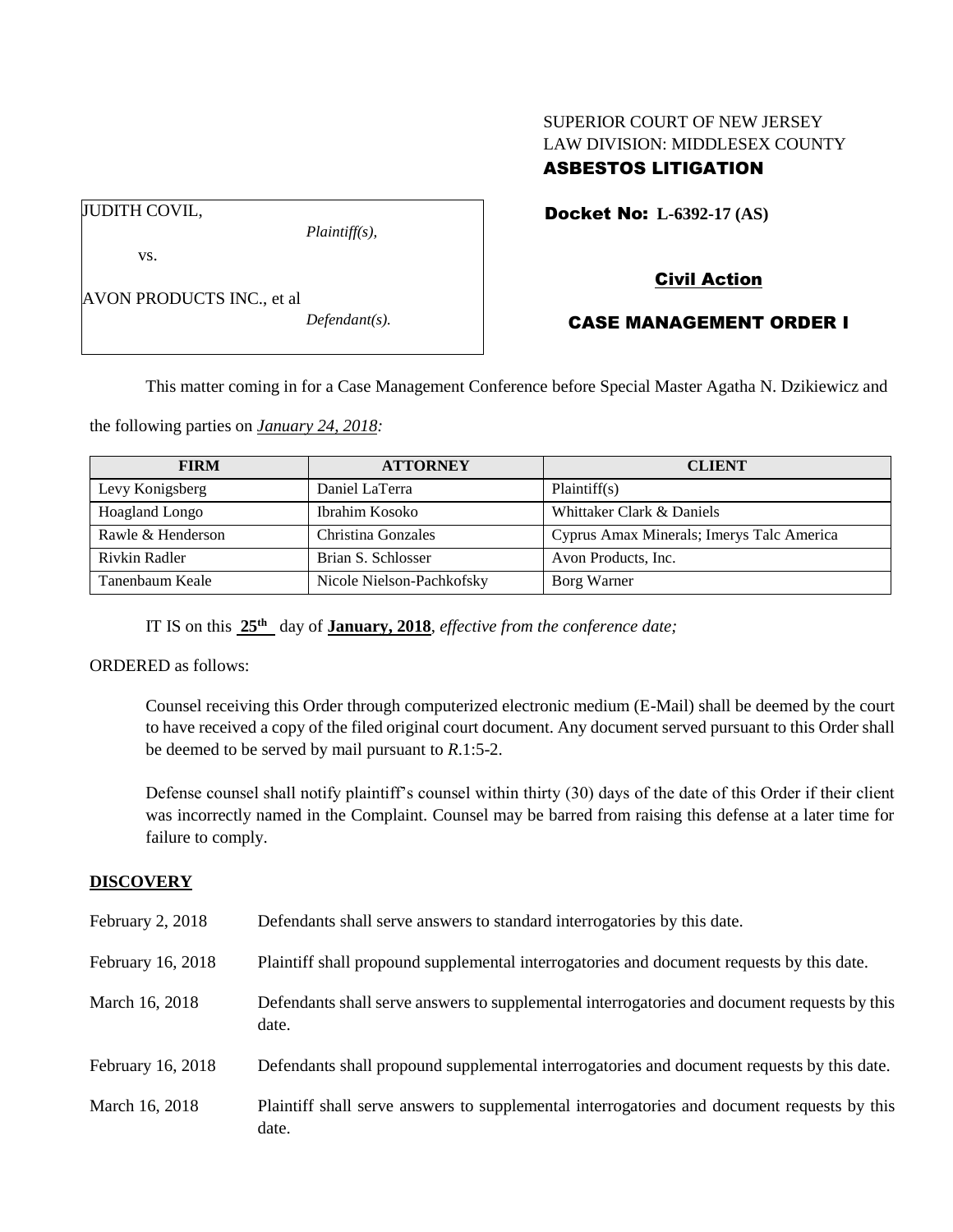- June 15, 2018 Fact discovery, including depositions, shall be completed by this date. Plaintiff's counsel shall contact the Special Master within one week of this deadline if all fact discovery is not completed.
- June 15, 2018 Depositions of corporate representatives shall be completed by this date.

### **EARLY SETTLEMENT**

October 5, 2018 Settlement demands shall be served on all counsel and the Special Master by this date.

## **SUMMARY JUDGMENT MOTION PRACTICE**

- August 17, 2018 Plaintiff's counsel shall advise, in writing, of intent not to oppose motions by this date.
- August 31, 2018 Summary judgment motions shall be filed no later than this date.
- September 28, 2018 Last return date for summary judgment motions.

### **MEDICAL DEFENSE**

- August 15, 2018 Plaintiff shall serve medical expert reports by this date.
- October 31, 2018 Defendants shall identify its medical experts and serve medical reports, if any, by this date. In addition, defendants shall notify plaintiff's counsel (as well as all counsel of record) of a joinder in an expert medical defense by this date.

### **LIABILITY EXPERT REPORTS**

- August 15, 2018 Plaintiff shall identify its liability experts and serve liability expert reports or a certified expert statement by this date or waive any opportunity to rely on liability expert testimony.
- October 31, 2018 Defendants shall identify its liability experts and serve liability expert reports, if any, by this date or waive any opportunity to rely on liability expert testimony.

### **EXPERT DEPOSITIONS**

November 21, 2018 Expert depositions shall be completed by this date. To the extent that plaintiff and defendant generic experts have been deposed before, the parties seeking that deposition in this case must file an application before the Special Master and demonstrate the necessity for that deposition. To the extent possible, documents requested in a deposition notice directed to an expert shall be produced three days in advance of the expert deposition. The expert shall not be required to produce documents that are readily accessible in the public domain.

## **PRE-TRIAL AND TRIAL**

|                   | December 5, 2018 @ 10:00am Settlement conference. All defense counsel shall appear with authority to negotiate<br>settlement and have a representative authorized to negotiate settlement available by<br>phone. Any request to be excused from the settlement conference shall be made to the<br>Special Master no later than 4:00pm of the day prior to the conference. |
|-------------------|---------------------------------------------------------------------------------------------------------------------------------------------------------------------------------------------------------------------------------------------------------------------------------------------------------------------------------------------------------------------------|
| December 17, 2018 | Pretrial Information Exchange submissions due.                                                                                                                                                                                                                                                                                                                            |